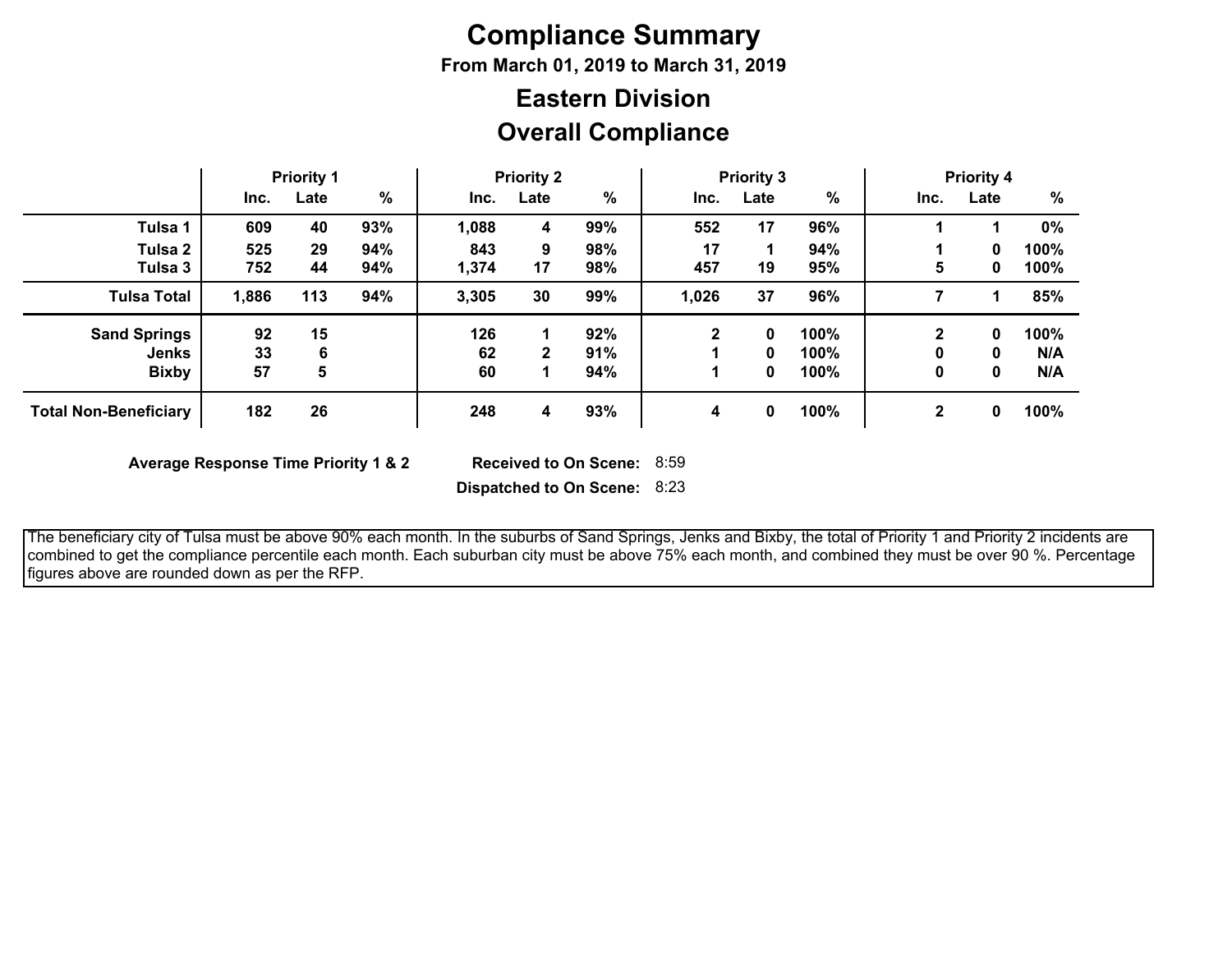# **Compliance Summary**

**From March 01, 2019 to March 31, 2019**

### **Overall Compliance Western Division**

|                               | <b>Priority 1</b> |             | <b>Priority 2</b> |       |              | <b>Priority 3</b> |      |              |      | <b>Priority 4</b> |              |      |
|-------------------------------|-------------------|-------------|-------------------|-------|--------------|-------------------|------|--------------|------|-------------------|--------------|------|
|                               |                   | Inc. Late   | $\%$              | Inc.  | Late         | %                 | Inc. | Late         | $\%$ | Inc.              | Late         | %    |
| <b>Oklahoma City 1</b>        | 1,015             | 68          | 93%               | 1,699 | 11           | 99%               | 512  | 28           | 94%  | 16                | 1            | 93%  |
| <b>Oklahoma City 2</b>        | 1,128             | 124         | 89%               | 1,708 | 27           | 98%               | 338  | 19           | 94%  | 9                 | $\mathbf{0}$ | 100% |
| <b>Edmond</b>                 | 177               | 24          | 86%               | 313   | 7            | 97%               | 63   | 8            | 87%  | 0                 | 0            | N/A  |
| <b>Total OKC &amp; Edmond</b> | 2,320             | 216         | 90%               | 3,720 | 45           | 98%               | 913  | 55           | 93%  | 25                | 1            | 96%  |
| <b>Mustang</b>                | 26                | 5           |                   | 55    | 1            | 92%               | 21   | $\mathbf{2}$ | 90%  | 0                 | $\mathbf{0}$ | N/A  |
| <b>The Village</b>            | 30                | 6           |                   | 55    | 1.           | 91%               | 0    | 0            | N/A  | 0                 | $\mathbf 0$  | N/A  |
| <b>Nichols Hills</b>          | 3                 | $\mathbf 0$ |                   | 10    | 0            | 100%              | 0    | 0            | N/A  | 0                 | $\mathbf 0$  | N/A  |
| <b>Total Non-Beneficiary</b>  | 59                | 11          |                   | 120   | $\mathbf{2}$ | 92%               | 21   | $\mathbf{2}$ | 90%  | $\mathbf{0}$      | $\mathbf 0$  | N/A  |
| <b>Piedmont</b>               | 4                 |             |                   | 5     |              |                   | 0    |              |      | $\mathbf 0$       |              |      |

**Average Response Time Priority 1 & 2** 

**Dispatched to On Scene:** 8:52 Received to On Scene: 9:17

The beneficiary city of Oklahoma City must be above 90% each month. In the suburbs of Mustang, The Village, and Nichols Hills, the total of Priority 1 and Priority : incidents are combined to get the compliance percentile each month. Each suburban city must be above 75% each month, and combined they must be over 90 %. Percentage figures above are rounded down as per the RFP.